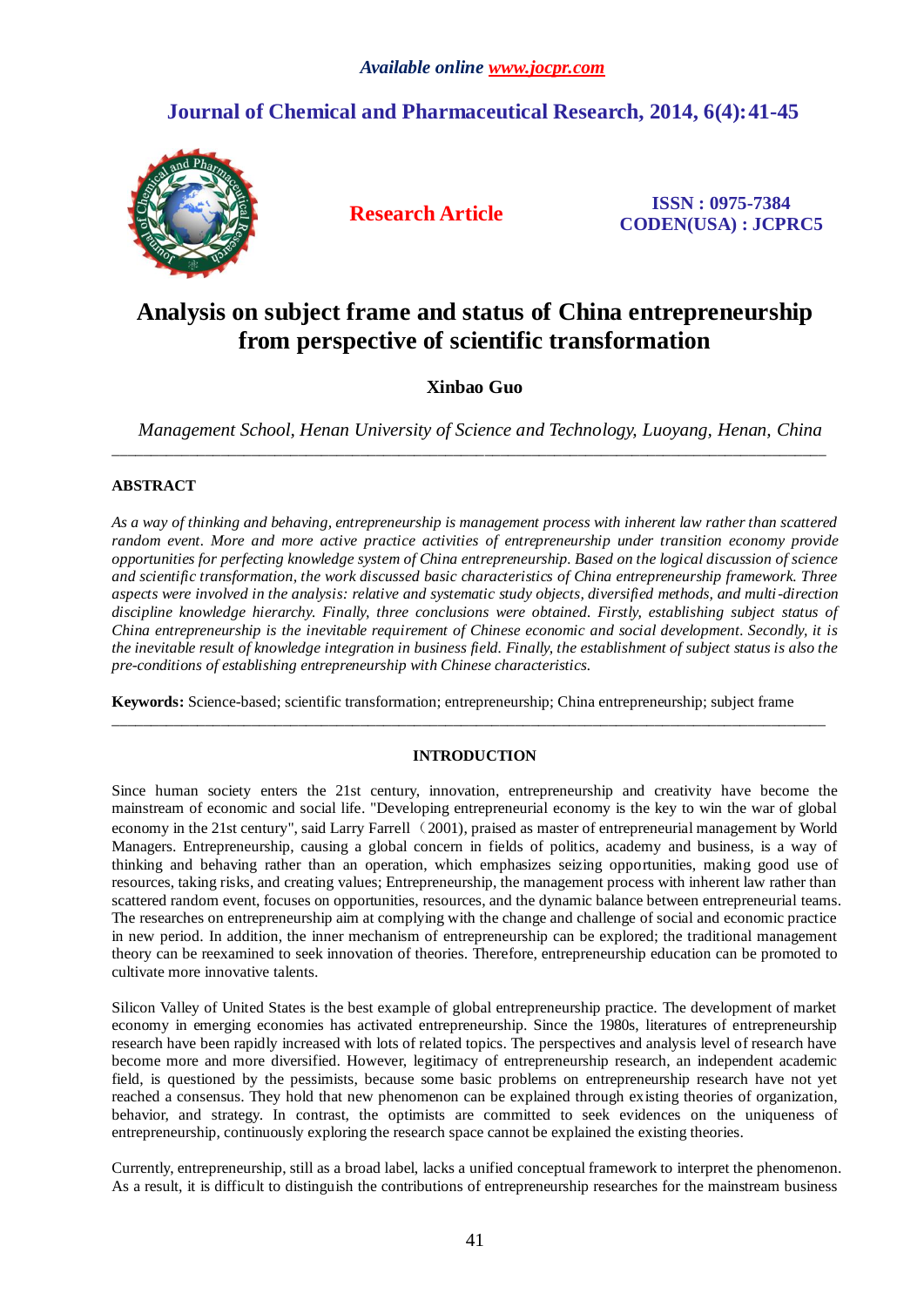researches. Thus, the legality of entrepreneurship is unacknowledged. The current entrepreneurship research is still in the state of hotchpotch, which has not formed a clear boundary and theme, said Murray Lou—director of Entrepreneurship Center in Columbia University, and Iain Macmillan©—director of Minnesota University Entrepreneurship Research Center, 1988. They believed that the future entrepreneurship research should earn respect from the following aspects. Firstly, scholars of other fields should be welcomed and strengthened to explain entrepreneurship with their own theories. It helps to identify unique interpretation of space in entrepreneurship research, thus forming the basis for building its own theory. Secondly, unique analysis framework and logic of entrepreneurial field should be built to define core issues, boundaries and methods of entrepreneurship research. Meanwhile, accumulating own theory knowledge should be focused to create sufficient conditions to win legitimacy of the field. The work will reexamine the subject status of entrepreneurship from scientific transformation, based on the viewpoint of Liu Xiaojiang about science-based and scientific transformation in 2008.

*\_\_\_\_\_\_\_\_\_\_\_\_\_\_\_\_\_\_\_\_\_\_\_\_\_\_\_\_\_\_\_\_\_\_\_\_\_\_\_\_\_\_\_\_\_\_\_\_\_\_\_\_\_\_\_\_\_\_\_\_\_\_\_\_\_\_\_\_\_\_\_\_\_\_\_\_\_*

#### **Inner logic of science-based and scientific transformation**

In general, subject is considered to be a branch of scientific knowledge system with specific research object. Therefore, the definition of science should be confirmed before studying subject—science is a multi-level and stereo unity, an activity and a system of knowledge. Liu Xiaoqiang described the nature of science from ontology, epistemology and methodology in 2008. Ontology refers to the view and understanding of the world, epistemology the opinion on nature of human thought and knowledge, and methodology the understanding of the ways of knowing. Science-based is defined as scientific form with structural features, which is constituted and produced by logically consistent answer to ontology, epistemology and methodology of science.

Science-based guides and standardizes metaphysical assumptions and premise produced by scientific knowledge, which hides the specific, scientific knowledge. Science-based is hidden, subconscious, and self-evident. Only when science encounters unprecedented challenges and problems difficult to be justified by science-based can the type axiom or premise hidden be realized through the reflection of people.

Currently, similar embarrassment exists in many fields of science. For example, management is still in a state of jungle with one hundred years of development. Scholars of different disciplines look on a research object from different perspectives—management activities and organizations exist as a complex system. However, a unified paradigm cannot be formed because of diversified research methods. For another example, in higher pedagogy, the complex object higher education can also be understood from perspectives of multiple subjects such as sociology, psychology and pedagogy. The phenomenon is common in the field of humanities and social science, indicating the necessity and urgency of scientific transformation. Scientific transformation refers to the change from one type of science to another. In brief, the transformation is the transition of scientific ontology, epistemology and methodology (Liu Xiaoqiang, 2008).

#### **Basic characteristics of China entrepreneurship from perspective of scientific transformation**

Scientific transformation and change of subject framework naturally emerge with continually understanding of an object. Traditional mechanical ontological is gradually replaced by organic holism due to the increasing knowledge level of the outside world. The requirements and assumptions in old subject framework, including objective and unique research object, sole and single research method, and linear, one-dimensional knowledge system, are bound to encounter new challenges. Therefore, Science will face a new transformation period. Under the background of scientific transformation, subject frame of future China entrepreneurship should have the following characteristics.

#### **Conditional and systemic research object**

Scientific ontology has developed from mechanism to organic holism with the progress of scientific knowledge and technology. The world is revealed as a whole and system in relationship, rather than a mechanical combination combined freely without losing the essence. Additionally, a research object of subject is no longer unique, but a system in internal and external relations, which cannot be absolutely closed, independent and clearly deferred from other subjects. The same objective phenomenon can be a research object of different subjects. Different interpretations are allowed on the same objective phenomenon. Therefore, the distinction research objects among different subjects should be conditional rather than absolute.

Research object of China entrepreneurship is also a systemic issue. It contains separate researches on key elements of entrepreneurship, e.g., entrepreneur characteristics, entrepreneur behavior, entrepreneurial process, entrepreneurial environment, under the Chinese cultural, economic and social background. Moreover, researches on the interaction relationship and systemic performance between the above factors are also involved. Meanwhile, related scholars and disciplines of psychology, organizational behavior, and strategic management are welcomed to contribute to the field. Therefore, the research object of China entrepreneurship is conditional and systemic, rather than absolute and isolated.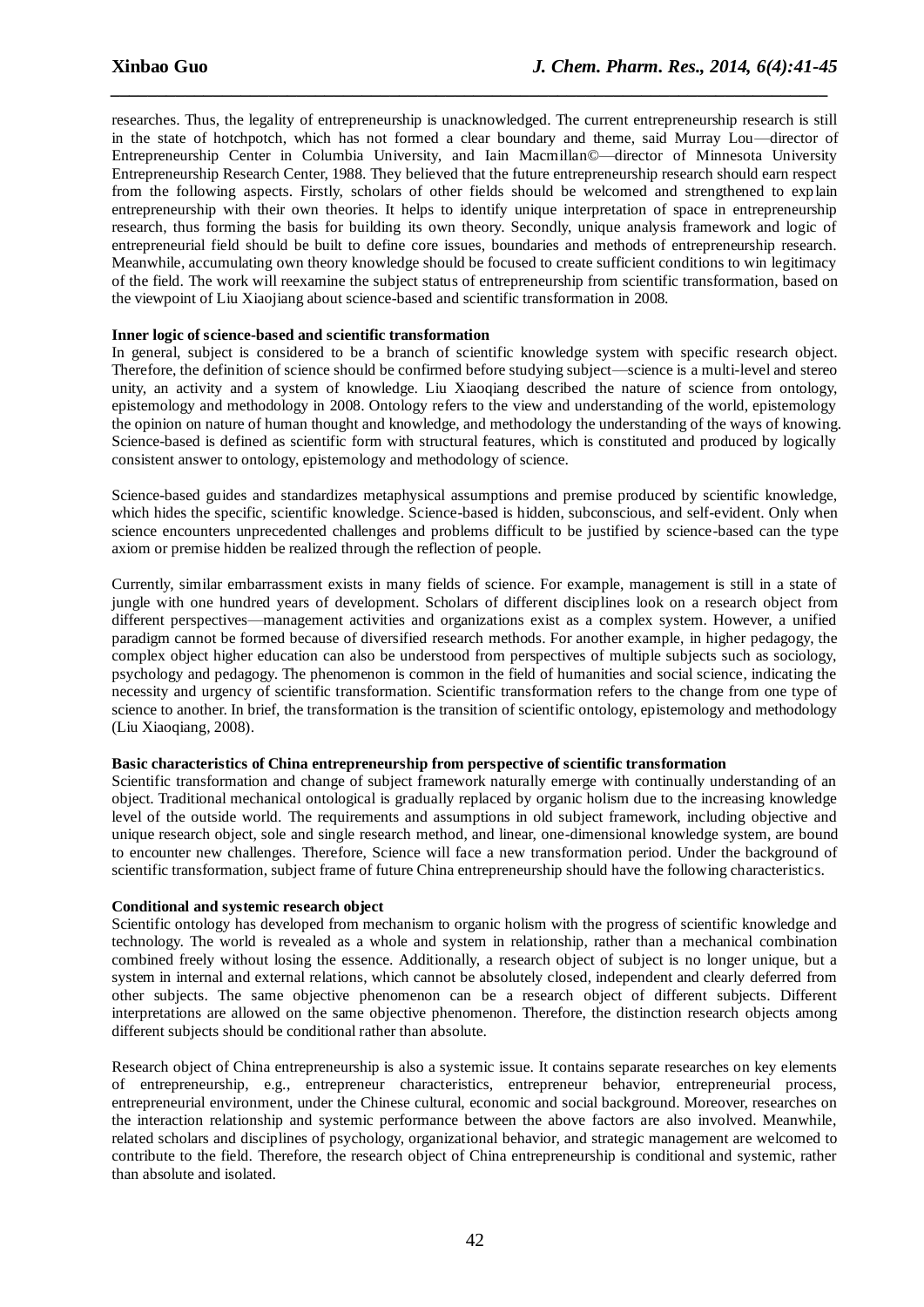#### **Diversified research methods**

Free development of various methods and theories are respected by Pluralism, and effective ways matching the theories and methods are also explored. Changes in ideas of research object have brought fundamental transition in subject research methodology. Objects of subject research are no longer isolated but interlinked. The same object can be understood from multiple disciplines and ways. The idea—subject is perspective—clearly indicates the possibility and necessity to study an object from variety of perspectives. Meanwhile, research methods of different subjects should draw lessons from each other. Multidisciplinary research methods are inevitable choice for understanding objective things.

*\_\_\_\_\_\_\_\_\_\_\_\_\_\_\_\_\_\_\_\_\_\_\_\_\_\_\_\_\_\_\_\_\_\_\_\_\_\_\_\_\_\_\_\_\_\_\_\_\_\_\_\_\_\_\_\_\_\_\_\_\_\_\_\_\_\_\_\_\_\_\_\_\_\_\_\_\_*

Corresponding to the complex entrepreneurship phenomenon, research methods of entrepreneurship have some significant changes in recent ten years. Firstly, the qualitative analysis method, such as literature analysis and case analysis, tends to be the combination of quantitative method and qualitative method. Multivariate statistical analysis and structural equation model are involved in quantitative methods, while event history analysis, real-time quantitative method, case analysis, grounded theory and multiple decoding technologies belong to qualitative methods. Secondly, there emerges multiple data clustering, critical incident technique, several rounds of coding technique, and more lasting theory model, subsequent analysis and vertical analysis. The adoption of many research methods indicates the diversity of research methods in entrepreneurship. The further development of research on China entrepreneurship requires to be connected with the world in terms of the diversity of research methods.

#### **Spherical and multidimensional subject knowledge system**

Liu Xiaoqiang, in 2008, thought that coexistence of many paradigms and methods was allowed in spherical knowledge system, which was more advantageous to the growth and production of knowledge. Currently, scholars focusing on entrepreneurship mostly came from different disciplines, including sociology, economics, management, organizational behavior, etc. The wide application of social network theory in entrepreneurship researches was the symbol of sociological perspective; Economics researchers based on the structure paradigm thought that the whole structure of industry and competition rules had been modified when new enterprises obtained resources from the competitive environment. Attention should be attributed to industrial structure, new corporate strategy, and the relationship between organizational structure and new business performance. From resource-based theory in management, entrepreneurship research focused on how the resource stocks in creating new businesses affect the destiny of the organization; Baker and Nelson, in 2005, organizational behavior researchers thought that the assembled ability of entrepreneurs provided a survival advantage for entrepreneurial enterprises with resource constraints. Sarasvathy and Dew in 2005 considered entrepreneurial behavior logic as effectual rationality—a variety of possible outcomes can be made under the established methods. Series of knowledge subsystems have been formed for the complex research object of China entrepreneurship. For example, entrepreneurship subject system was divided into three major parts (theory of entrepreneurship, entrepreneurial knowledge and entrepreneurial behavior) and 10 courses by Xi Shengyang in 2004. Entrepreneurship creates constant entrepreneurial drive, while entrepreneurial practice requires necessary and complementary knowledge of entrepreneurship. Moreover, entrepreneurial behavior is the design and simulation of entrepreneurial process based on entrepreneurship spirit and entrepreneurial knowledge.

#### **Subject status of China entrepreneurship from perspective of scientific transformation**

Entrepreneurship was in the golden age as a research subject, said Shane and Venkatarman in 2000, world famous scholars in the field of entrepreneurship research. They even predicted that the relationship between entrepreneurship and other subjects would like the relationship between economics and finance after ten years—correlated and equal, but different in essence. Entrepreneurship will be transformed from a research field worth being investigated into social science discipline with proposing questions. This shift will make entrepreneurship become a rigorous discipline with a core defining problem. For instance, the focus of strategy is the relative performance of enterprise, and the interest of histology is explaining individual behavior under organization environment. They believed that entrepreneurship would become an independent department worth being invested with resource in school of business after entrepreneurship became a social science discipline. Entrepreneurship will keep pace with mainstream social science and business research. When the research methods and theory develops to a certain height, entrepreneurship will take a place in the mainstream academic journals as finance and sociology. Thus, it will no longer be limited to the so-called entrepreneurship research publications.

The current entrepreneurial studies are gradually become completed to build own system, aiming at building subject framework with conditional and systemic research object, diversified research methods, and global, multidimensional, spherical knowledge system. Under the background of entrepreneurship research being in full swing in the world, academic status of China entrepreneurship should be established as soon as possible. It is beneficial not only to the perfection of subject system, but also to the theoretical guidance for China entrepreneurial practices.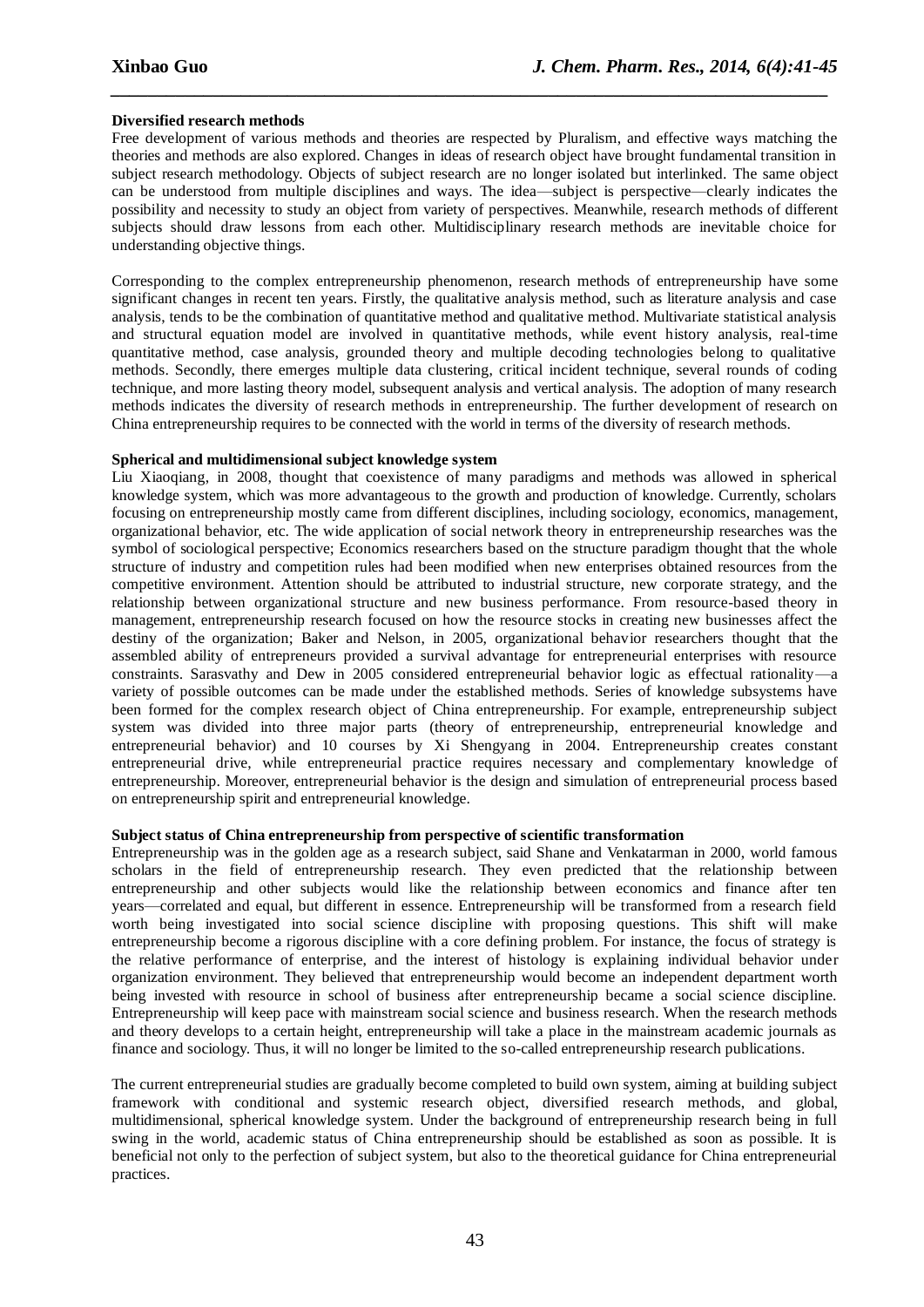#### **Inevitable requirement of economic and social development**

The employment situation of Chinese labor market is serious in recent years. There are three main reasons that lead to the pressure. Firstly, contradiction between supply and demand has been a long-term problem. About 25 million jobs require to be arranged in cities and towns every year during the period of the 12th Five-Year Plan, while only 9 million jobs are available. Secondly, contradiction of employment structural has been more prominent. It is closely connected with the transformation of development pattern in economy along with the industrial structure adjustment in China. Thirdly, rural labor transformation enters an acceleration period. There are still more than 100 million surplus rural labors, though 240 million have been transferred. Therefore, research and education of entrepreneurship is necessary to be conducted. And the entrepreneurial ability of labor is improved to alleviate employment pressure, thus stabilizing society. Moreover, with the relief of constraints from culture and system on innovation potential, innovation and entrepreneurial spirit are inspired, therefore improving national innovation.

*\_\_\_\_\_\_\_\_\_\_\_\_\_\_\_\_\_\_\_\_\_\_\_\_\_\_\_\_\_\_\_\_\_\_\_\_\_\_\_\_\_\_\_\_\_\_\_\_\_\_\_\_\_\_\_\_\_\_\_\_\_\_\_\_\_\_\_\_\_\_\_\_\_\_\_\_\_*

#### **Result of knowledge integration in entrepreneurial field**

It is a key turning point for entrepreneurship research during 1980s. The transition from focusing on entrepreneur qualities to entrepreneurial process has greatly broadened the research vision of entrepreneurship field. The situation that entrepreneurship was dominated by behavioral science scholars has been fundamentally reversed. Much attention was attributed to entrepreneurial phenomena by scholars of sociology, economics, psychology, management. Different theoretical perspectives and methods were brought to widely cover most topics of entrepreneurial phenomena. Hot study atmosphere existed in fields of social science research in the world, thus accumulating lots of cumulative knowledge pieces. The cumulative knowledge pieces urgently need a systemic and open subject framework for further growth and development. The existing knowledge integration of entrepreneurship research will become the powerful driving force for the discipline construction of China entrepreneurship.

#### **Uniqueness of entrepreneurship practice is the precondition of establishing subject status of entrepreneurship with Chinese characteristics**

Entrepreneurship is accompanied with the growth and development of many small and medium-sized enterprises. The uniqueness of China entrepreneurship practice is reflected on the threats and challenges for small and medium-sized enterprises. Chinese small and medium-sized enterprises are faced with lots of challenges, according to the growth planning of small and medium-sized enterprises in Twelve-Five planning published by the Ministry of Industry and Information Technology. Firstly, Chinese small and medium-sized enterprises are mostly traditional industry, which makes it difficult to optimize industrial structure. Secondly, constraints of resources and environment are continually intensified. Small and medium-sized enterprises are in low end of the industrial chain with low additional value of products and weak digestion of cost. The resource utilization of some small and medium-sized enterprises is low, along with environmental pollution and security risk. Thirdly, market competition tends to be more intense. The technology and management in many small and medium-sized enterprises is backward with product convergence. There is no fundamental change for homogenous and unfair market competition. Fourthly, limiting factors of constitution still exist in the growth of small and medium-sized enterprises. Small and medium-sized financial institutions lack enough development, leading to financing problem of small and medium-sized enterprises; Violation charge is hard to avoid, thus making a heavy burden on small and medium-sized enterprises; Infrastructure of public service is weak with the service quality to be improved; Industry monopoly still exists with high access conditions for some industry; Entrepreneurship threshold is high because of complex pre-approval in enterprises.

According to GEM(Global Entrepreneurship Monitor), elements of entrepreneurial environment include financial support, government policy, support of government project, education and training, research and development transformation, infrastructure of business and profession, market openness, availability of physical infrastructure, cultural and social norms. The challenges of small and medium-sized enterprises mainly refer to business environment. Therefore, the favorably sustainable development of entrepreneurial activity cannot be realized in China without improving the entrepreneurship environment.

#### **RESULTS AND DISCUSSION**

Accordingly, establishing subject status of China entrepreneurship is conducive to calling for a group of experts with different professional and practical background. Thus, topics of entrepreneurial environment, entrepreneurial process and entrepreneurial behavior can be deeply researched, contributing to the establishment of subject system and the guidance of entrepreneurship practice.

Currently, the aspects--active entrepreneurship practice and education in China, much attention from multidisciplinary perspectives paid to this complex social economic phenomenon, and large quantities of